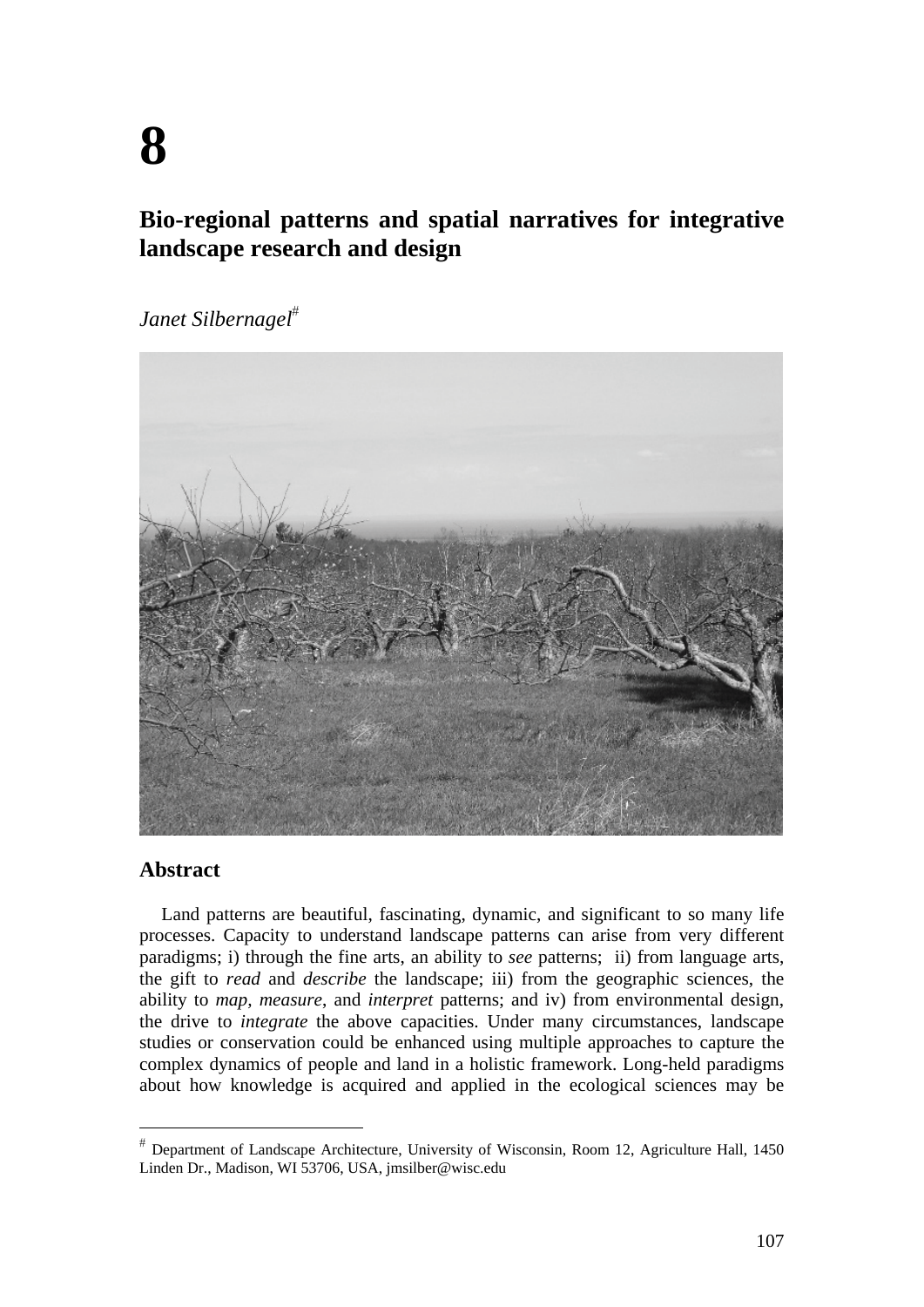trespassed. Linking bioregional *patterns* and qualitative *narratives* offers a creative solution. In this paper I discuss how bioregional patterns can be used to form narratives connecting sequences of a landscape story with environmental analysis. More specifically, I suggest a meshing of qualitative knowledge with geographic and ecological sciences to synthesize *spatial* narratives for conservation design. The spatial narrative is a conceptual framework to bring the qualitative experience of *place* together with the geoscience analysis of *space*.

**Keywords:** bioregions; conservation planning; cultural and ecological sustainability; GIS; narrative; pattern language; space and place

# **Introduction**

#### **Quality and narrative in science**

To achieve depth in landscape and conservation planning involves a search for cultural attachment to place, and a means to capture that humanistic meaning within a plan or design outcome that gives *spatial form* to the cultural-ecological dynamic. Décamps (2000) argued that, "…the concept of landscape appears as a particular relationship a society keeps up with its environment" (Décamps 2000).

Ecosystem and species approaches are still important and well accepted among conservation biologists (e.g. Hess and King 2002; Sanderson et al. 2001). Some larger conservation organizations, such as The Nature Conservancy now use ecoregional assessments to strategize priorities for conservation (The Nature Conservancy 2001). But cultural and spatial understanding of landscape is also needed to incorporate knowledge of human ecosystems in landscape studies, to capture and build upon community awareness and relationships, and thus activate greater involvement in stewardship.

Ecological sustainability, Décamps (2000) says, is not enough. It must be combined with a cultural sustainability, where the survival of local environments depends on human attention. A mutually sustainable future for humans and other life forms can best be achieved by means of a *spatial framework* in which people live as rooted, active, participating members of a reasonably scaled, naturally bounded, ecologically defined territory, or *bioregion* (Thayer 2003).

The intent of this paper is to present an integrative approach to sustainable landscape research and design. The spatial narrative is a conceptual tool formed around the framework of a bioregion that links together environmental patterns and science with cultural knowledge of place. It intends to speed the process of knowing a place holistically, and to combine efficiently knowledge of space and place for bioregionally-based research and design.

Although the reductionist approaches that dominate current science have significant analytical power, they tend to break environmental and cultural components apart. As Bradshaw and Bekoff (2000) noted, integration implies combining not only the two formerly separate objects of study (humans and nature), but also the subjects (human observer and scientist). There is a growing set of scholars who will attest that a holistic framework for understanding and enhancing places as a community–environment dynamic is crucial to both spiritual and ecological health (e.g. see Tress et al. 2001; and Palang, Mander and Naveh 2000).

Some scholars are recognizing that even objective scientific research is highly influenced by the observer's perspective, experiences and situation (Allen et al. 2001). As ecologists, we in fact form *narratives*. We arrange and tell a story, in that as narrators, we are selective in what we report and the meaning our story imparts. By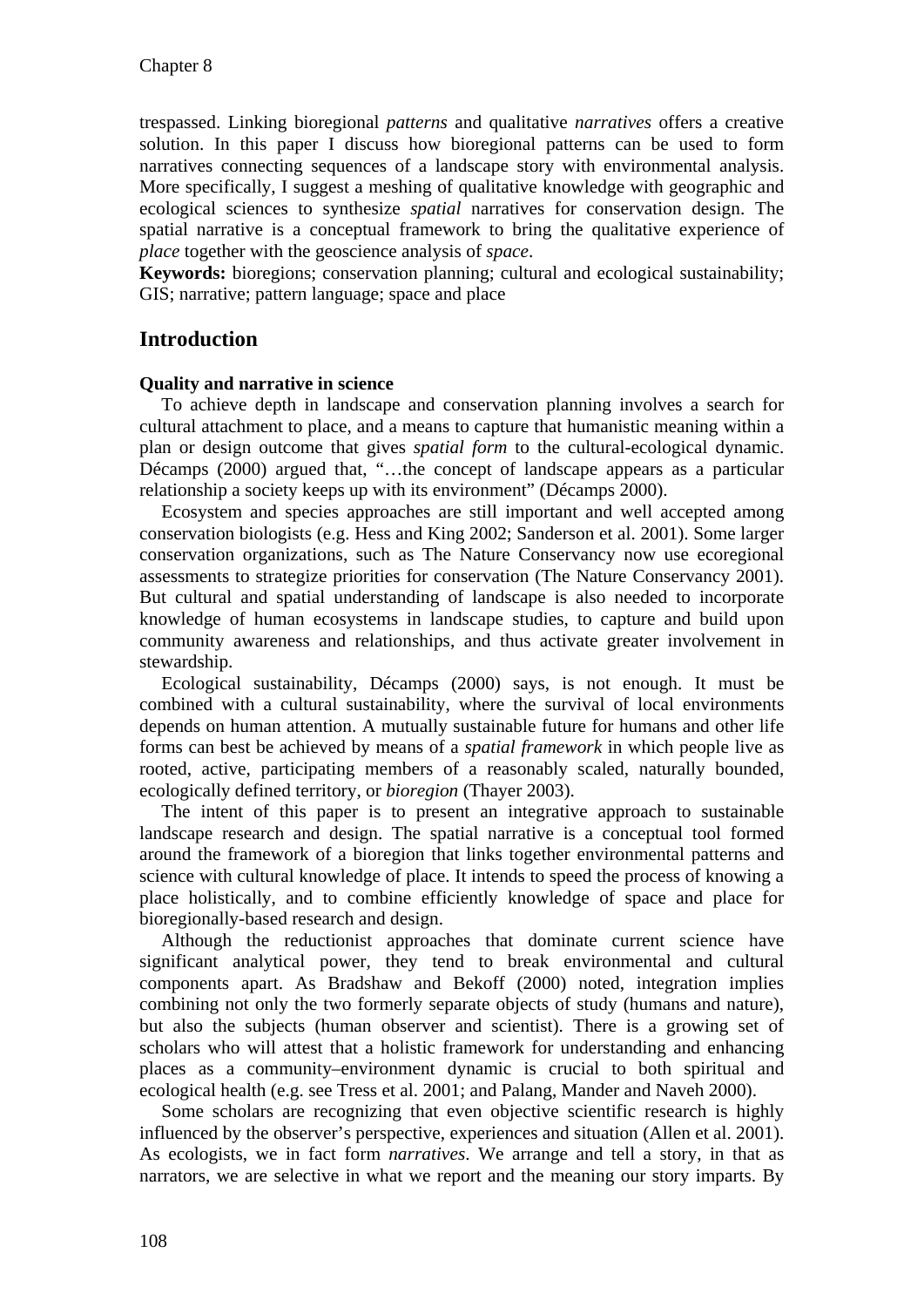recognizing the inevitable narrative in science, and accepting qualitative information in our analysis model, we are more likely to advance a holistic, integrative framework. Geographical information contained in maps, for example, can include both objective abstractions of physical reality and subjective symbolic representations (Bradshaw and Bekoff 2001; Soini 2001). The creative processes of map-making are increasingly considered products of culture, reflecting the worldviews of the cartographers, or we might say, the narrators (Monmonier 1995).



Figure 1. Land-cover map of a portion of the Kickapoo River Valley in southwestern Wisconsin, USA, an example of how contemporary maps represent abstract *space*. Still, the map units do reflect natural features within the valley (evident by the organic shapes and lines) and political boundaries (evident by the straight edges). Map produced by author, with spatial data from Wisconsin Dept. of Natural Resources, 2004

#### **Space and place – connected sequences**

In his book, 'Mapping the Invisible Landscape', Ryden (1993) pointed out a profound distinction between *space* and *place*. Modern cartography, he explains, is concerned mainly with the spatial distribution of things for a purpose, but stops short of dealing with meanings. Maps regularly show cultural things, such as roads, buildings, etc., but rarely convey much about the sacrality of a small bay, or the community festival that occurs between two non-descript town blocks. In the geographic sciences, space is abstract, geometrical and undifferentiated. The Public Land Survey System, for example, divided much of the American landscape into rectangular parcels, evident in a contemporary GIS map of land cover (Figure 1).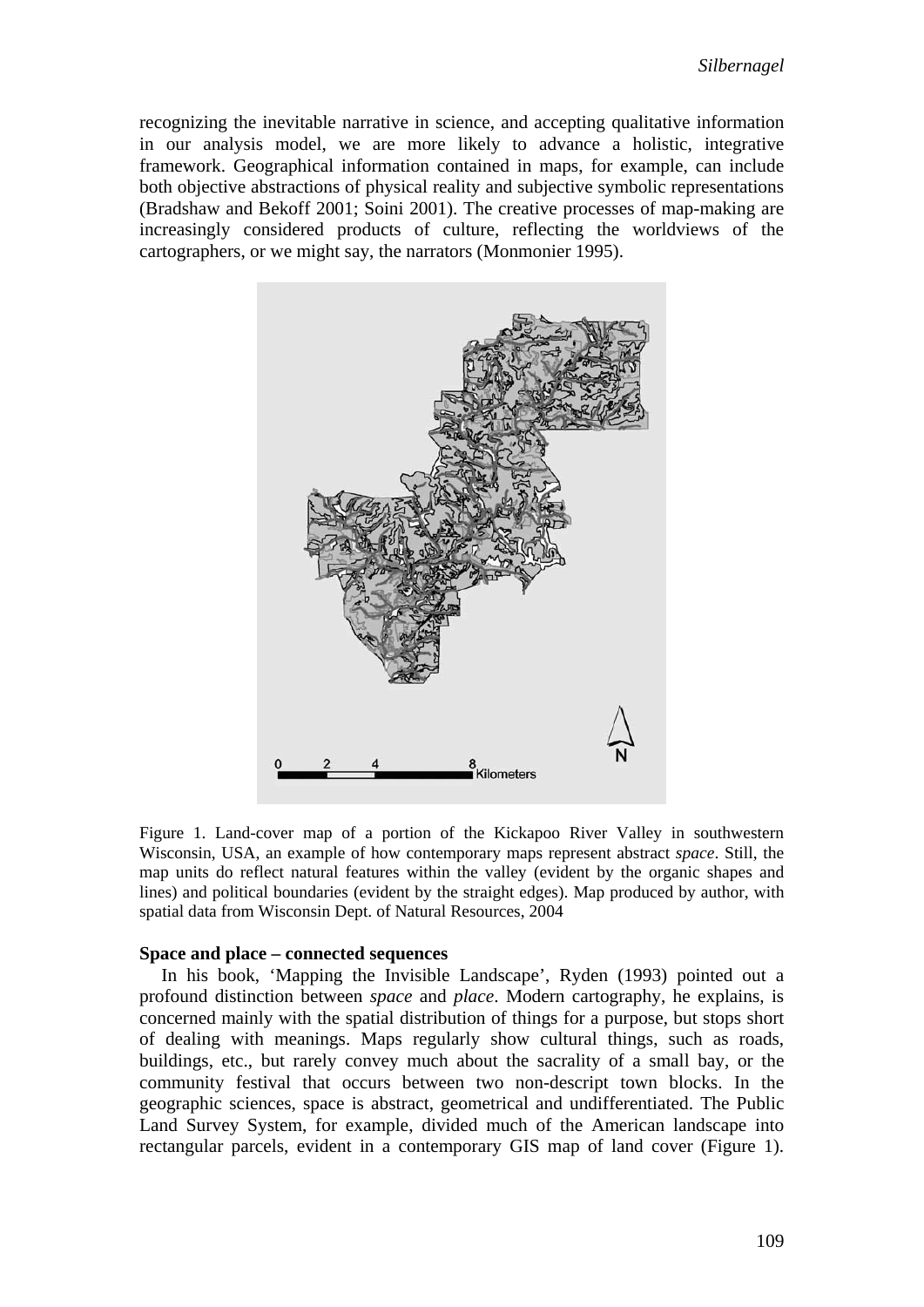Place, on the other hand, is about experience, which might be better captured by a watercolour than a map (Figure 2).



Figure 2. Painting of a similar southern Wisconsin stream valley (Sugar River) also reflects natural features as well as political/parcel boundaries, evident by the depicted stream, vegetation and fence lines. The painting, however, conveys more about the place and experience of this stream valley (albeit the artist's experience) than it does about geographic *space*. Oil on paper, Dagny Quisling Myrah, reproduced by the Dane County Cultural Affairs Commission; owned by Gail Parr

Geographer Yi-Fu Tuan, who wrote the seminal book 'Space and Place: The Perspective of Experience' (1977), also explained that space is more abstract than place. "What begins as undifferentiated space becomes place as we get to know it better and endow it with value" (Tuan 1977, p. 6). The concept of place imbues both locational detail and experiential meanings (Soini 2001).

Cognitive, or mental maps are an explicit example of a spatial and visual expression of place–people relationships. Images of space marked in the minds of a people were at the very heart of aboriginal cultures (Aberley 1993). In studying Inuit map accuracy, Rundstrom (1990) found that mapping was one of a set of cultural acts that united individuals with their environment and is thought to have been an important form of intracultural communication. Tyson (2001) suggested that we learn to communicate in connected sequences and with symbols or icons. Connected sequences applied to mapping may be one way to better understand the landscape as a whole. Maps provide a way of making sense of space; connected sequences can help us make sense of human–ecological relationships. Symbol maps, used in combination with other visual culture, spatial data and methods, could be valuable tools in building sequences for landscape research, but, Soini (2001) points out, their application is still relatively uncommon. The key to building empowering cognitive maps of bioregions, Aberley (1993, p. 14) argued, is based entirely upon experience in the landscapes of place.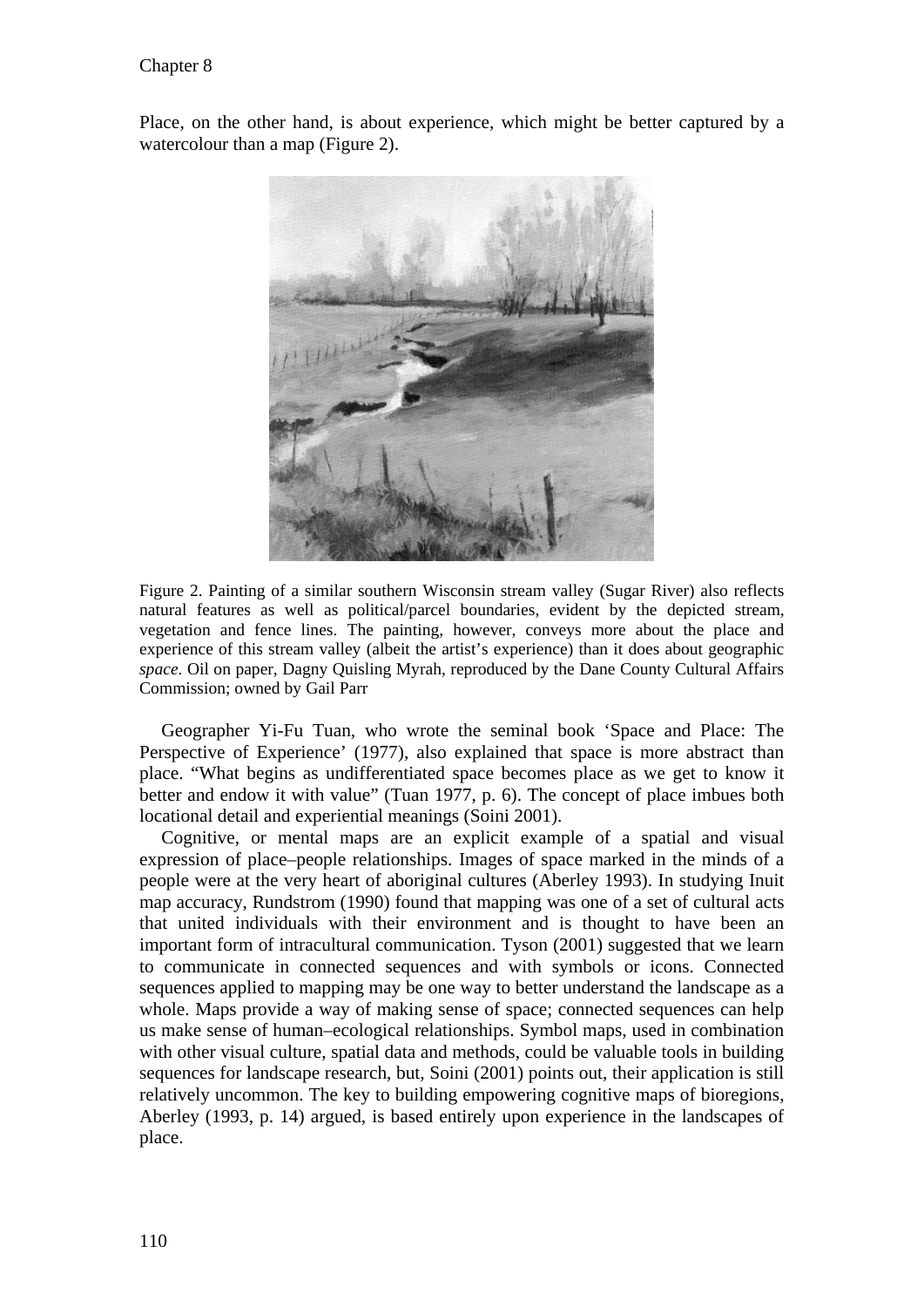#### **Bioregionalism as a framework**

In his book, 'Life-Place: Bioregional Thought and Practice', Robert Thayer (2003, p. 144) notes that bioregional planning as yet has few established paradigms or methods, but that theory and practice are beginning to coalesce around *bioregional patterns*. It suggests that for every bioregion, there is a unique set of practices of planning, design and management that will result in a bioregionally unique set of landscape patterns. Awareness and care for one's bioregional territory and its patterns is a first step to community-based stewardship; to cultural and ecological sustainability. Clearly this kind of place-based awareness is invaluable for planning, design and conservation at regional scales for multi-functional landscapes. However, a premise of bioregional thought is that people acquire awareness, care, and ultimately sense of stewardship for place most when they have been there a long time.

For Thayer, the process of belonging to his own life-place in the Sacramento Valley of California has been gradual and based on experience. In practice, we designers, planners, ecologists and consultants are not often in place for long, and are thus challenged to know a place as the inhabitants do. At best we may come to know it only partially over many years of working with the communities in an area. And yet, given the pace of land development, operating too slowly risks loss of significant resources to unguided development. How then can we speed the process of knowing to engage in integrated, bioregionally-based research and design? Can we outline an efficient process for biocultural regional work? The combined abilities to visualize and to measure landscape patterns offer possibilities. Bioregional patterns can suggest ways of:

- 1. linking cognitive/symbol maps to environmental data;
- 2. connecting sequences of symbols and patterns in place and time;
- 3. giving spatial form (through design) to future landscapes; and
- 4. achieving combined ecological and culture sustainability.

In the remainder of this paper I first describe a way of reading and interpreting landscape patterns. Secondly, I explain how we can use bioregional patterns in connected sequences to form integrated spatial narratives of place, which can then enrich conservation plans and landscape research.

## **Seeking and using bioregional patterns**

#### **Defining bioregional patterns**

A number of simultaneous trends toward relocalization are happening. There is an upswell of grassroots action toward awareness, support and protection of local places, environment and culture, in contrast to 20th century globalization and information technology. The bioregion, a unique area defined by natural boundaries and supporting distinct living communities, is emerging as a meaningful geographic framework for understanding place and designing long-term sustainable communities. Thayer (2003) uses the term *life-place* synonymously with *bioregion*. The study of life-place connects natural place, sacred place, identity, local arts, practices, food and wisdom into a holistic knowledge set. Finding patterns of place builds awareness and is invaluable for planning, design and conservation at regional scales. Bioregional patterns are regionally unique and fit with geomorphic, climatic, biotic and cultural influences of a place.

Architect Christopher Alexander et al. (1977) explained in 'A Pattern Language' that, "Each pattern describes a problem which occurs over and over again in our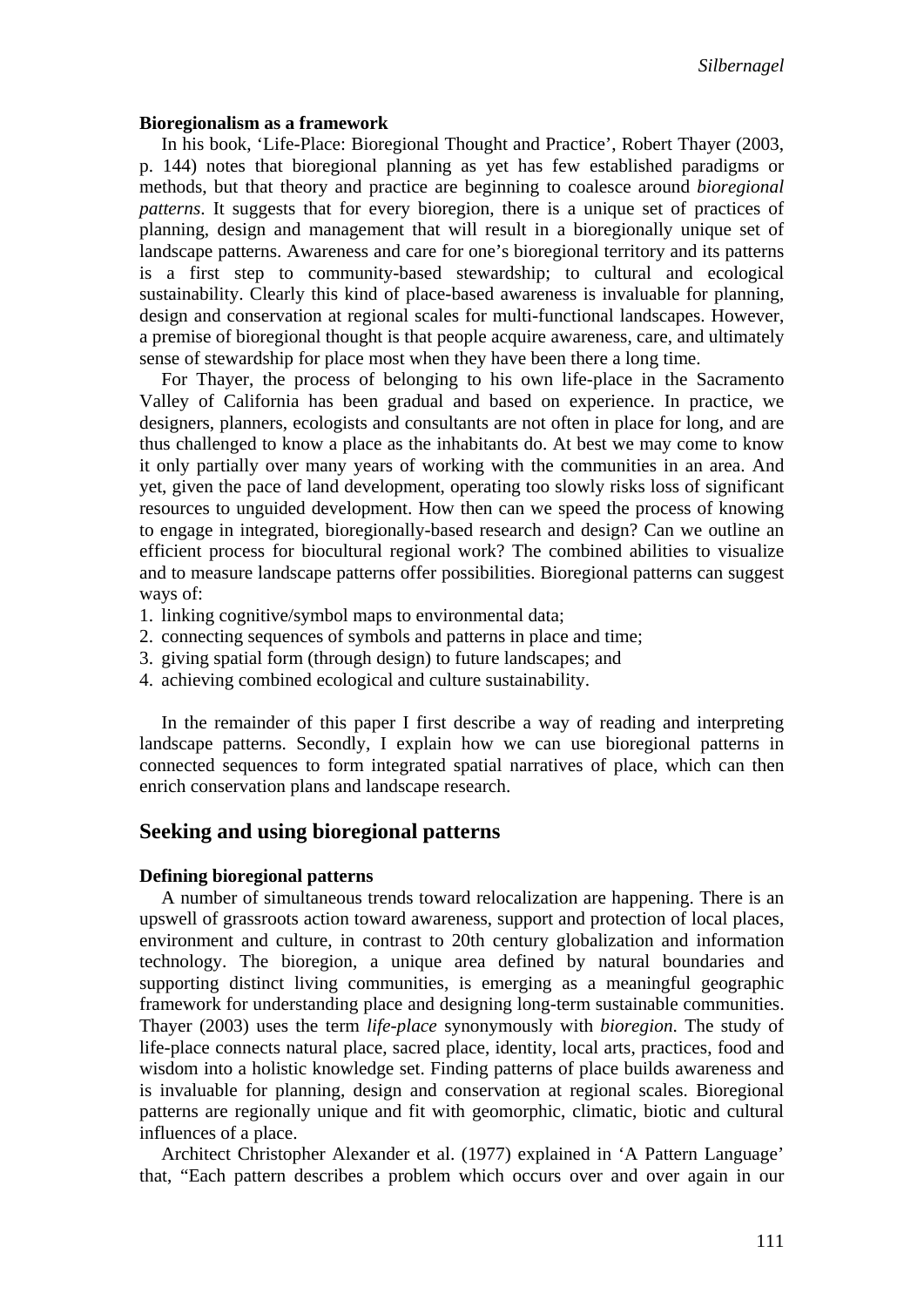environment, and then describes the core of the solution to that problem, in such a way that you can use this solution a million times over, without ever doing it the same way twice".

Thayer (2003) found Alexander's method elegant but limited in that it says little about the unique bioregional framework in which a pattern and problem exist. Bioregionally-based planning can actually narrow the problem and solution, or help participants to acknowledge the limitations of a place and its resources. Accepting the vulnerabilities a region might have to natural disturbance or cultural change, or to limited resources (e.g. water in the southwest USA) will likely lead to more sustainable, regenerative outcomes.

The concept of mapping environmental patterns, gaps and networks is already prevalent in the conservation field. Briefly, environmental patterns in the Pacific Northwest bioregion of the U.S. were mapped in an atlas called 'Rainforests of Home: An Atlas of People and Place' (Wolf, Mitchell and Schoonmaker 1995). The bioregional focus of this work does, in fact, capture much about the cultural heritage as well as the natural resources. Other efforts to map environmental patterns for strategizing conservation needs include the works of the Gap Analysis Program (Scott, Tear and Davis 1996), green-infrustructure mapping (Benedict and McMahon 2001), and ecological networks (Bouwma et al. 2004). Likewise, many landscapeecology studies are aimed at describing the composition and arrangement of biotic and abiotic landscape elements, and emphasize the interaction between those spatial patterns and ecological process (Kareiva and Wennergren 1995; Silbernagel et al. 1997; Turner 1989).

Patterns of landscape elements, repeated in similar form throughout, naturally form a *language* (Thayer 2003). That language thus forms the basis for our spatial narrative. Anne Whiston Spirn (Spirn 1998, p. 15) wrote in 'The Language of Landscape' that "… landscape has all the features of language. It contains the equivalent of words and parts of speech – patterns of shape, structure, material, formation, and function…. Like the meanings of words, the meanings of landscape elements (water, for example) are only potential until context shapes them".

Wisconsin landscape architect Philip H. Lewis, Jr. designed for regions based on the pattern-language concept. He said that once we learn this pattern language, we begin to *see* the landscape continuum as a collective work of art and a complex design composition rather than a set of distinctively individual elements. It is like "a mosaic of patterns of ordered elements" (Lewis 1996, p. 88). Even earlier Alexander et al. (Alexander, Ishikawa and Silverstein 1977) imagined the value of connecting patterns into sequences for communication. They suggested that a *sequence of patterns* is also the base map from which you make the language for your own project, by choosing the patterns that are most useful to you (Alexander, Ishikawa and Silverstein 1977).

#### **Interpreting and applying bioregional patterns**

In the way that Thayer (2003) believes bioregional patterns suggest limitations and unique solutions, Lewis (1996) similarly described how understanding the patterns, colours and textures of the rural landscape gives a logical order to the system. Once identified, these ecological patterns and spatial resources are logical form determinants – they suggest the spatial form to guide plans toward sustainability. In my regional design studio I often tell students to 'blur' their eyes to see the patterns or form when studying a regional map or satellite image. In fact Lewis (1996) discovered patterns by curiously studying composite night images of the U.S. and imagining the concentration of lights around cities to be *regional constellations* as if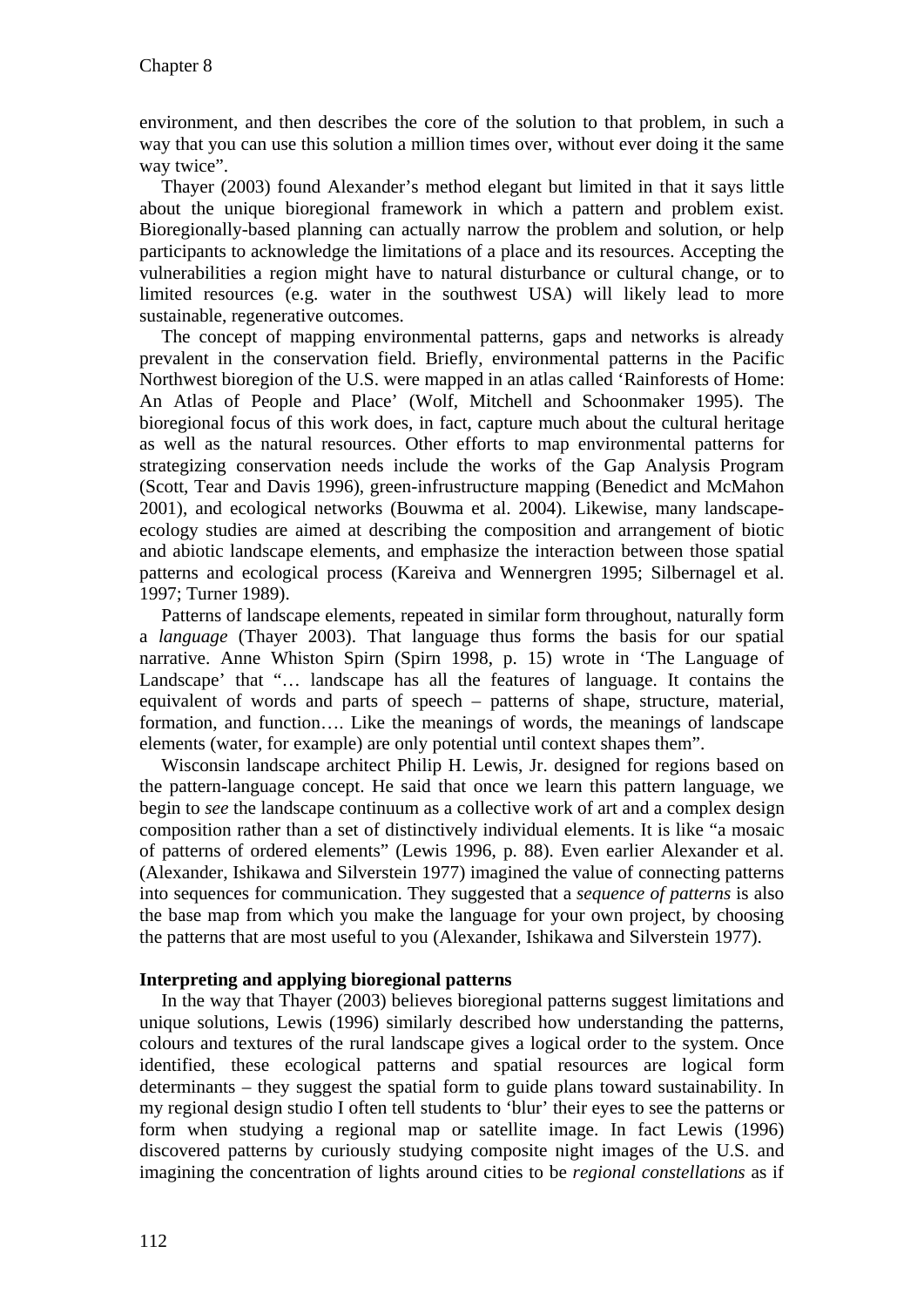looking at patterns in the night sky. Lewis tells us that identifying biocultural regional patterns provides solutions for where to build and where not to build. In the case of a Midwestern-U.S. regional constellation, the place not to build is the 'hole of the donut' – Wisconsin's scenic unglaciated area in the southwestern part of the state (Figure 3). And growth should be guided toward the ring connecting Chicago to the Twin cities (Minneapolis-St.Paul, Minnesota), where interruptions have already occurred (Lewis 1996).



Figure 3. A broad brush sketch of biocultural regional patterns in Wisconsin, USA in relation to population centres (Lewis unpublished, modified by author, Nov. 2004). Black line represents the Milwaukee railroad transect that Lewis proposes as a state rail park linking the urbanized Milwaukee area to the east, with the rural scenic unglaciated area in the west

Lewis also suggests that one can discern patterns that diminish the quality of life, sense of place, and sustainability, as well as patterns that enhance these features. It is important that we become keen observers, able to recognize the source of landscape patterns and discern those that are not congruous with the regional landscape (e.g. sprawl, fragmentation). *Range of natural variability*, for example, acknowledges that disturbance is a vital attribute of most systems. Considering the history of ecological systems and their inherent range of variability can help planners set goals that are within the capacities of the natural systems, and at the same time, more likely to meet social values for an area (Landres, Morgan and Swanson 1999).

#### **Building a spatial narrative from bioregional patterns**

#### **A conceptual framework**

By way of several conservation projects in the northern Great Lakes region, I developed a conceptual framework to help synthesize visual and experiential sources with more traditional environmental or GIS data and metrics. The framework suggests connecting sequences of spatial patterns that reflect cultural-landscape history, knowledge and experience, along with environmental science, giving legitimacy to forms of knowledge that are not in conventional GIS format. It suggests that if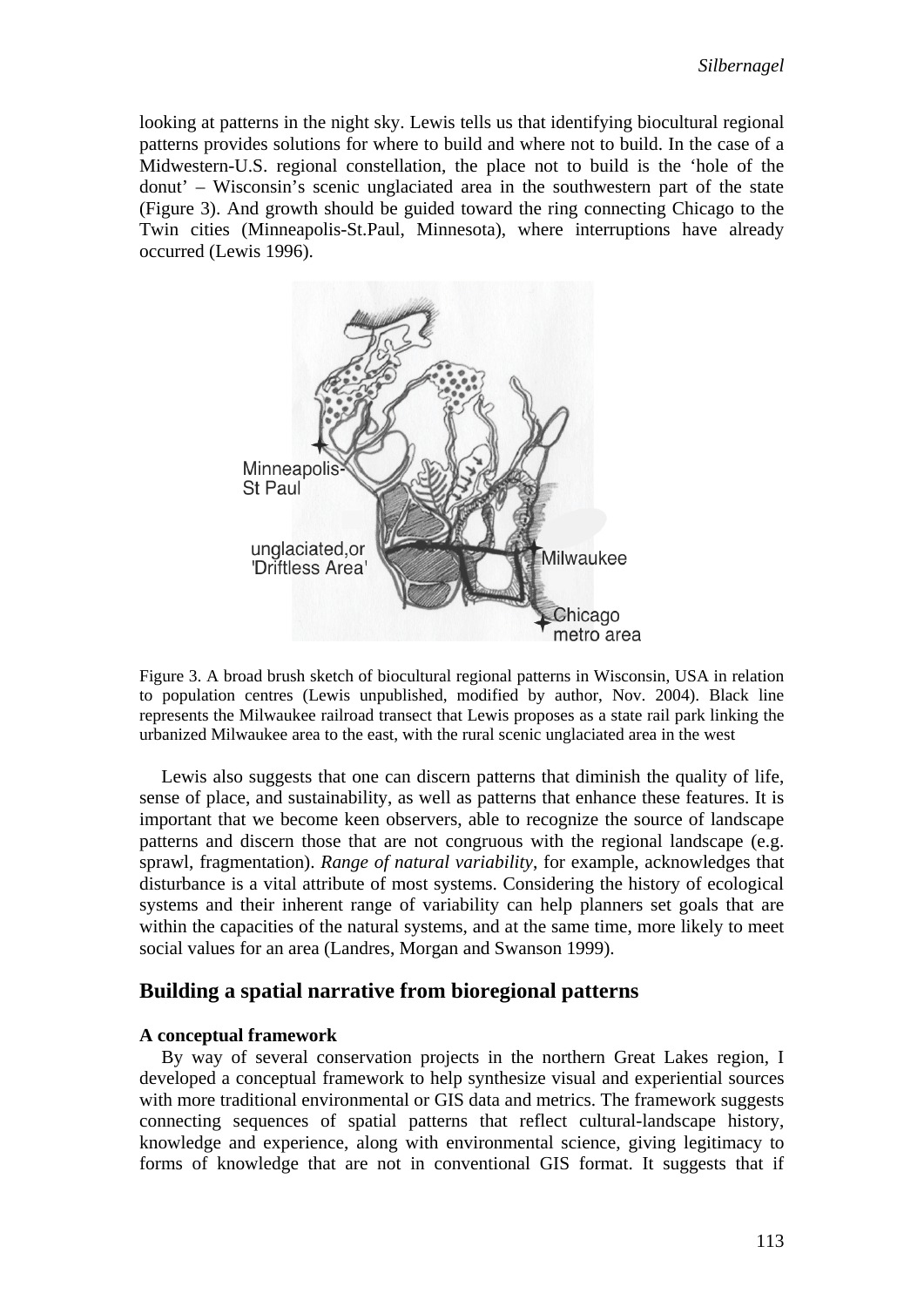conservation and landscape-planning projects had a model for synthesizing a pattern language along with environmental data, the concept of building narratives could lead to building community awareness of place and a shared sense of stewardship.

### **The tool and its compilers**

So, while Allen et al. (2001) and others propose *quality and narrative* for science, I suggest using bioregional patterns to form *spatial narratives* for conservation and integrated ecological studies. Narratives unfold much like a storyline, illuminating different meanings and elements of place along the way. This spatial-narrative framework explicitly recognizes the dialectic between objective geographic space and subjective experiential place, and the value of both to conservation planning. It is a *synthesis* of multiple ways of knowing about a place, rather than an *analysis* of multiple layers of data. One concept of a spatial narrative would be that of connected spatial sequences of culture–land associations assembled from visible evidence of landscape patterning or from visual culture such as paintings, sketches and photography that contain locational information. For example, artists and photographers capture and express characteristics of place in their work that are often important to those who live there. We can see such expressions reflected in postcards, festival posters and traditional gifts. Early travellers documented their first impressions of places through journals and sketches, which provide clues to early cultural-landscape patterns. In a sense, the visible evidence is like a set of vignettes into cultural meaning of places, and is linked *with* the geographically mapped *spaces*. The conventional GIS model is based on the McHargian vertical layering of spatial data geo-referenced to a common coordinate system, as if there are imaginary pins holding the layers in place (Figure 4).



Figure 4. Concept for a Multipurpose Land Information System, illustrates the vertical layering of geo-referenced data sets, the basic GIS model. First published in the Wisconsin Land Information Newsletter, Volume 2, Number 2, 1984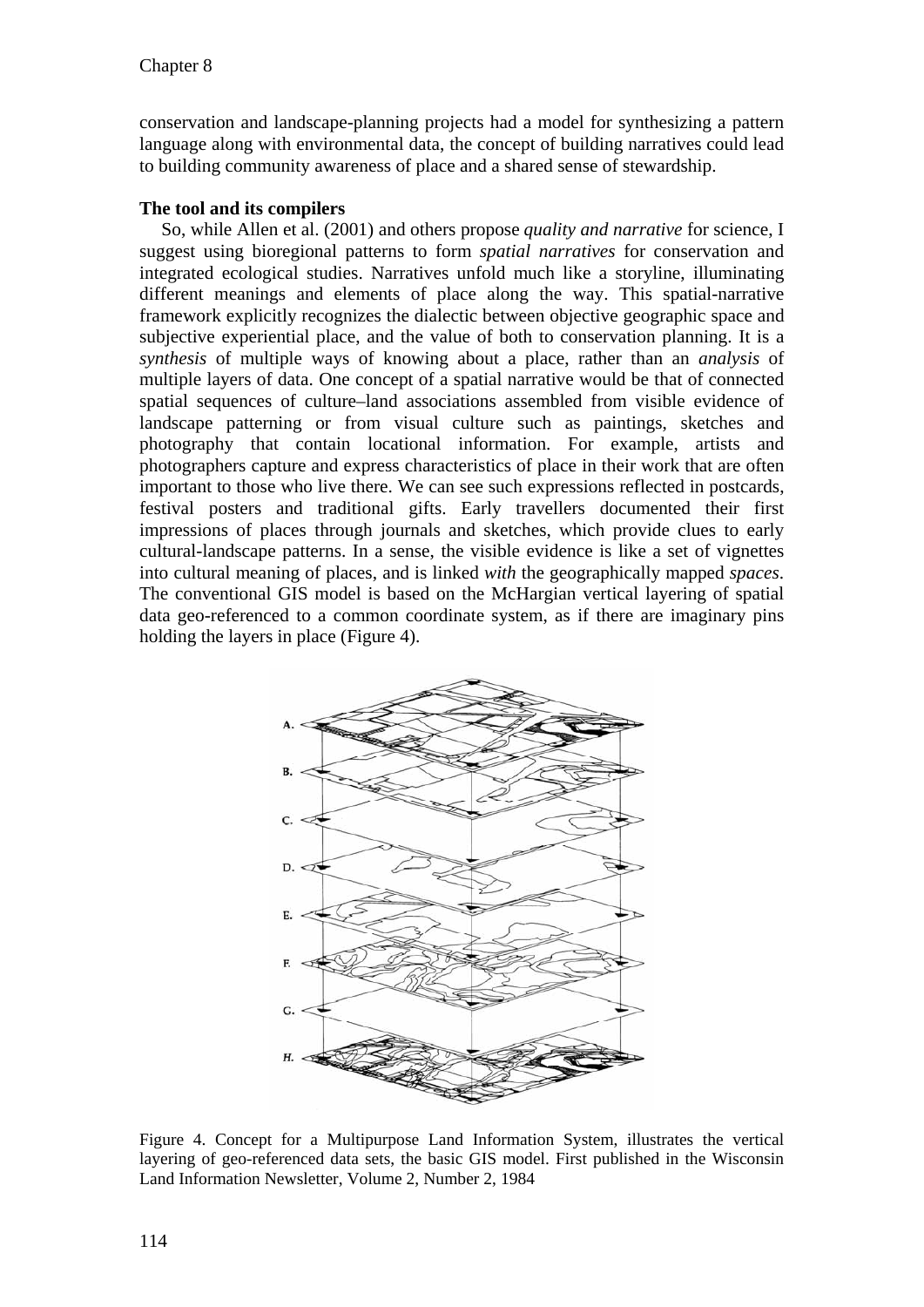The spatial narrative, on the other hand, is a horizontal, non-chronological sequence or storyline comprised of maps, descriptions, sketches, photos and artwork. The compilers of the narrative may rearrange and overlap the pieces as needed to better understand the spatio-temporal landscape story. Some pieces may come into the story and then fade out. Other elements used for a spatial narrative may be less visual, such as audio and oral histories and traditional symbology, as in Native American beadwork of rice harvest. The physical form of the narrative will depend on the particular application. Spatial narratives may be of varied forms, with the intent to understand and convey locational information, patterns and meaning (Figure 5).

With current GIS applications, we can introduce qualitative data by, for instance, making a link from map features to imagery, video, audio or textual descriptions of place. Technological trends in GIS are heading toward concurrent time–space capture. The Electronic Cultural Atlas Initiative, (ECAI, http://ecai.org), is a collaborative project to bring humanities data together with geo-science technology using global mapping, imagery and texts. ECAI provides scholars and other users with a research resource based on digital technology which presents complex combinations of data from multiple disciplines visually and immediately. And Eco-trust has developed a



Figure 5. Conceptual framework for linking bioregional patterns to spatial narratives. In contrast to the vertically layered GIS model, the spatial narrative is conceived as a horizontal, sometimes overlapping layering of maps, figures, photos, diagrams and artwork to form a sequence of landscape meaning and patterning, somewhat like a storyline. The sequence is dynamic and not necessarily chronological. <sup>(1)</sup>Bayfield Apple Fest poster 2003, Bayfield, WI;  $^{(2)}$ Ojibwe traditional migration chart, (Wisconsin's past and present. Wisconsin Cartographers' Guild 1998, p. 10). Reprinted by permission of The University of Wisconsin Press;  $^{(3)}$ Site diagram of Newago maple sugar bush, drawn by M. Thomas, reprinted with permission. Other elements drawn or created by author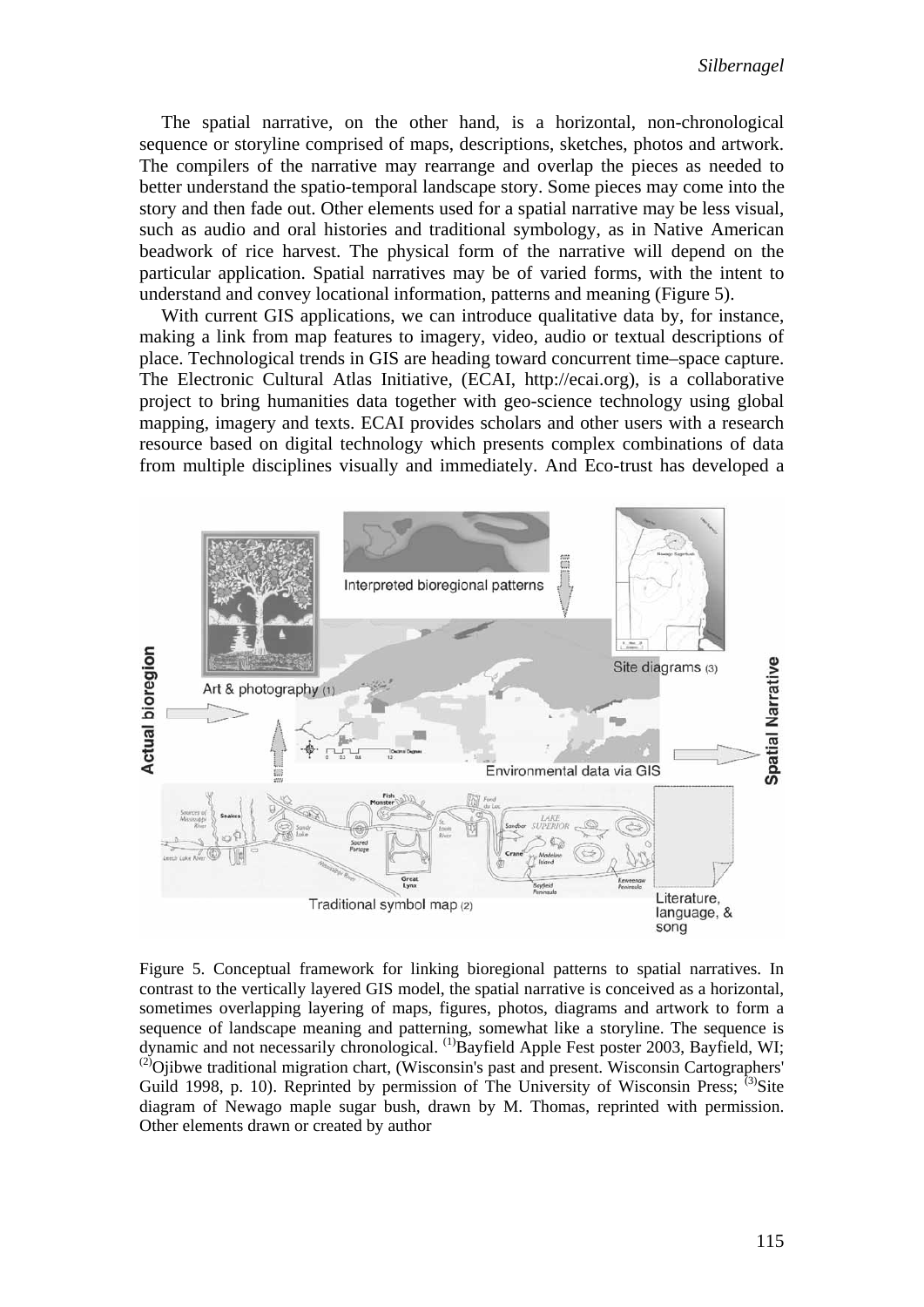bioregional information system program: "a comprehensive and ecosystem-level geographic information system (GIS) consisting of biophysical, social, economic, and cultural databases" (http://www.ecotrust.org). Moreover, Eco-trust developed an example of a conceptual *Pattern Map* through their Conservation Economy project (http://www.conservationeconomy.net). This Pattern Map, in a conceptual way, brings together many of the elements to be included in a spatial narrative.

Like the Pattern Map, the approach of the spatial narrative, is not as much technological as it is conceptual, and is less about analysis than synthesis. But unlike the Conservation Economy Pattern Map, the spatial narrative is geographically explicit. The material may be spread out across a large table, or assembled in a computer system. We may not be able to *measure* components of our spatial narrative, such as change in patchiness, as is common with landscape ecology metrics, or *predict* interior habitat area, as in conservation-biology models. But we will be able to link and inductively synthesize the patterns, as they are translated to spatial sequences and positioned with environmental and land-use data already in a GIS framework.

If the goal of building spatial narratives in landscape-conservation projects is to incorporate meanings and experiences of place, whose sense of place shall we use? Most likely our approach will be to seek, as much as possible, those meanings common to many; a *shared sense of place*. Typically conservationists, planners or outside consultants will play the role of 'neutral facilitator', in a participatory environment to build the connected sequences interactively, and thus come to a collective understanding. It is a 'transdisciplinary' approach in that it combines interdisciplinarity with participation (Tress, Tress and Fry 2003; Tress, Tress and Fry 2005). Other times, though, it may be appropriate to build a spatial narrative from a distance, as an individual or team of scholars, by using a breadth of sources that convey cultural information about places and human–land interactions through time. This integrated approach, multi- or interdisciplinary, may fit for educational and outreach documentation, for example. Whether the approach is more participatory or scholarly will depend on the intended application and audience.

#### **Participants and implications**

Inclusion of spatial narratives in large, complex landscape studies and conservation projects will provide rich, place-specific knowledge of culture–land dynamics. The spatial narrative can especially support community-based conservation projects where building partnerships and trust is very important. Translation of qualitative information to spatial form will also be useful in cases where immediate plans are not needed as much as is documentation of cultural–environmental relationships for education and outreach programmes. For example, an exhibit, display or awareness/nature centre may be developed to illustrate sustainable land-use practices to school groups, tourists and publics. In this case, direct, extended access to the local people or place by the scholar(s) or audience is limited, but the compilation and synthesis of spatial material and visual culture can tell an important story for public awareness of conservation issues.

Seeking and visualizing bioregional patterns to form spatial narratives provides a framework for synthesizing fuzzy layers of landscape information from across the community with environmental data and mapping. Having a tool to array a mix of cultural and biophysical data will expose new levels of discussion and landscape understanding, and ultimately sustainability. This paper contributes to the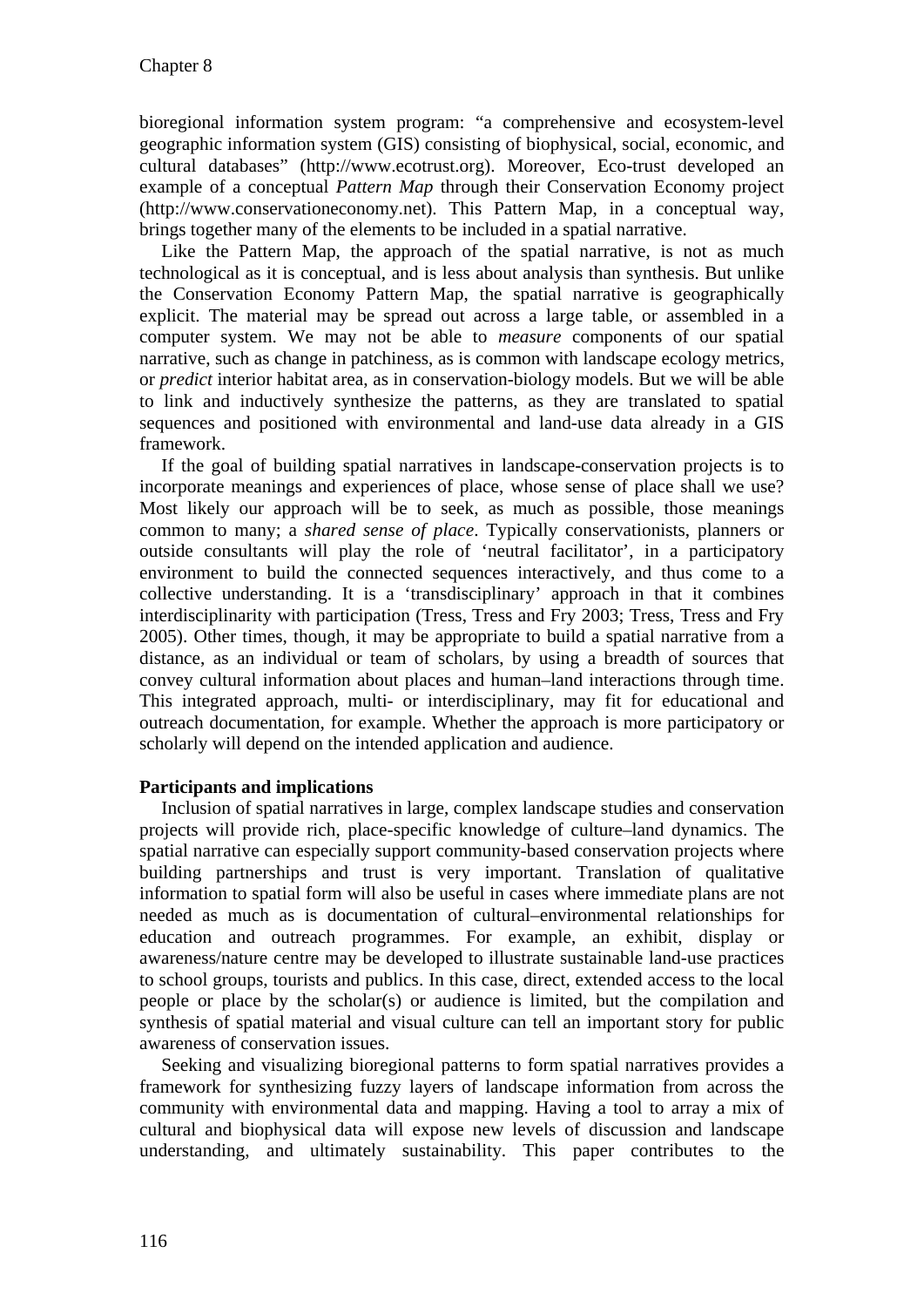development of integrative tools, which are necessary for operationalizing integrative research and design.

#### **References**

- Aberley, D., 1993. *Boundaries of home: mapping for local empowerment*. New Society Publishers, Gabriola Island. The New Catalyst Bioregional Series no. 6.
- Alexander, C., Ishikawa, S. and Silverstein, M., 1977. *A pattern language: towns, buildings, construction*. Oxford University Press, New York.
- Allen, T.F.H., Tainter, J.A., Pires, J.C., et al., 2001. Dragnet ecology: "Just the facts, Ma'am": the privilege of science in a postmodern world. *BioScience,* 51 (6), 475- 485.
- Benedict, M.A. and McMahon, E.T., 2001. *Green infrastructure: smart conservation for the 21st century*. Sprawl Watch Clearinghouse, Washington. Sprawl Watch Clearinghouse Monograph Series.

[http://www.conservationfund.org/pdf/greeninfrastructure.pdf]

- Bouwma, I., Opdam, P., Schrevel, A., et al., 2004. *Ecological networks: linking protected areas with sustainable development*. Alterra Wageningen UR, Wageningen. This research was undertaken for the Ministry of Agriculture, Nature Management and Food Quality of the Netherlands and funded by the DKW programme 404 - International Cooperation
- Bradshaw, G.A. and Bekoff, M., 2000. Integrating humans and nature: reconciling the boundaries of science and society. *Trends in Ecology and Evolution,* 15 (8), 309- 310.
- Bradshaw, G.A. and Bekoff, M., 2001. Ecology and social responsibility: the reembodiment of science. *Trends in Ecology and Evolution,* 16 (8), 460-465.
- Décamps, H., 2000. How a landscape finds form and comes alive. *In:* Brandt, J. and Tress, B. eds. *Multifunctional landscapes: interdisciplinary approaches to landscape research and management: conference material for the international conference on "Multifunctional landscapes, interdisciplinary approaches to landscape research and management," Centre for Landscape Research, University of Roskilde, Denmark, October 18-21, 2000*. University of Roskilde, Roskilde, 44-49.
- Hess, G.R. and King, T.J., 2002. Planning open spaces for wildlife. I. Selecting focal species using a Delphi survey approach. *Landscape and Urban Planning,* 58 (1), 25-40.
- Kareiva, P. and Wennergren, U., 1995. Connecting landscape patterns to ecosystem and population processes. *Nature,* 373 (6512), 299-302.
- Landres, P.B., Morgan, P. and Swanson, F.J., 1999. Overview of the use of natural variability concepts in managing ecological systems. *Ecological Applications,* 9 (4), 1179-1188.
- Lewis, P.H., 1996. *Tomorrow by design: a regional design process for sustainability*. John Wiley & Sons, New York.
- Monmonier, M., 1995. *Drawing the line: tales of maps and cartocontroversy*. First edn. Henry Holt and Company, New York.
- Palang, H., Mander, U. and Naveh, Z., 2000. Holistic landscape ecology in action. *Landscape and Urban Planning,* 50 (1/3), 1-6.
- Rundstrom, R.A., 1990. A cultural interpretation of Inuit map accuracy. *Geographical Review,* 80 (2), 155-168.